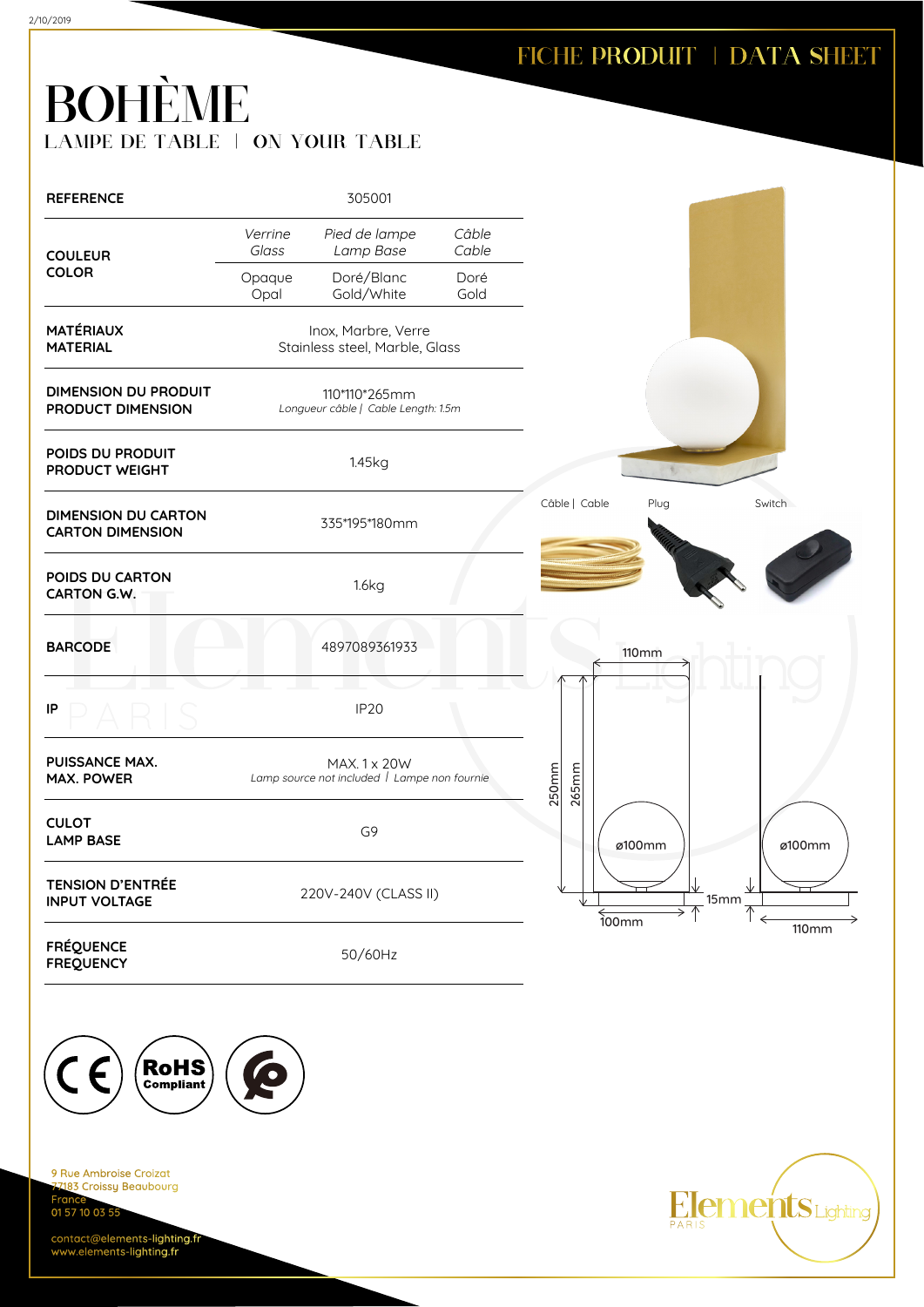# BOHÈME LAMPE DE TABLE | ON YOUR TABLE

| <b>REFERENCE</b>                                      |                  | 305002                                                                    |                |                       |              |
|-------------------------------------------------------|------------------|---------------------------------------------------------------------------|----------------|-----------------------|--------------|
| <b>COULEUR</b>                                        | Verrine<br>Glass | Pied de lampe<br>Lamp Base                                                | Câble<br>Cable |                       |              |
| <b>COLOR</b>                                          | Opaque<br>Opal   | <b>Blanc</b><br>White                                                     | Doré<br>Gold   |                       |              |
| <b>MATÉRIAUX</b><br><b>MATERIAL</b>                   |                  | Métal, Marbre, Verre<br>Iron, Marble, Glass                               |                |                       |              |
| <b>DIMENSION DU PRODUIT</b><br>PRODUCT DIMENSION      |                  | 110*110*265mm<br>Longueur câble   Cable Length: 1.5m                      |                |                       |              |
| POIDS DU PRODUIT<br>PRODUCT WEIGHT                    |                  | 1.45kg                                                                    |                |                       |              |
| <b>DIMENSION DU CARTON</b><br><b>CARTON DIMENSION</b> |                  | 335*195*180mm                                                             |                | Câble   Cable<br>Plug | Switch       |
| POIDS DU CARTON<br>CARTON G.W.                        |                  | 1.6kg                                                                     |                |                       |              |
| <b>BARCODE</b>                                        |                  | 4897089361681                                                             |                | <b>110mm</b>          |              |
| IP                                                    |                  | <b>IP20</b>                                                               |                |                       |              |
| PUISSANCE MAX.<br><b>MAX. POWER</b>                   |                  | MAX. 1 x 20W<br>Lamp source not included $\overline{I}$ Lampe non fournie |                | 250mm<br>265mm        |              |
| <b>CULOT</b><br><b>LAMP BASE</b>                      |                  | G9                                                                        |                | ø100mm                | ø100mm       |
| <b>TENSION D'ENTRÉE</b><br><b>INPUT VOLTAGE</b>       |                  | 220V-240V (CLASS II)                                                      |                | $\overline{100mm}$    | 15mm         |
| <b>FRÉQUENCE</b><br><b>FREQUENCY</b>                  |                  | 50/60Hz                                                                   |                |                       | <b>110mm</b> |



9 Rue Ambroise Croizat nes Almerence<br><mark>183 Croissy Beaubourg</mark> **France** 01 57 10 03 55

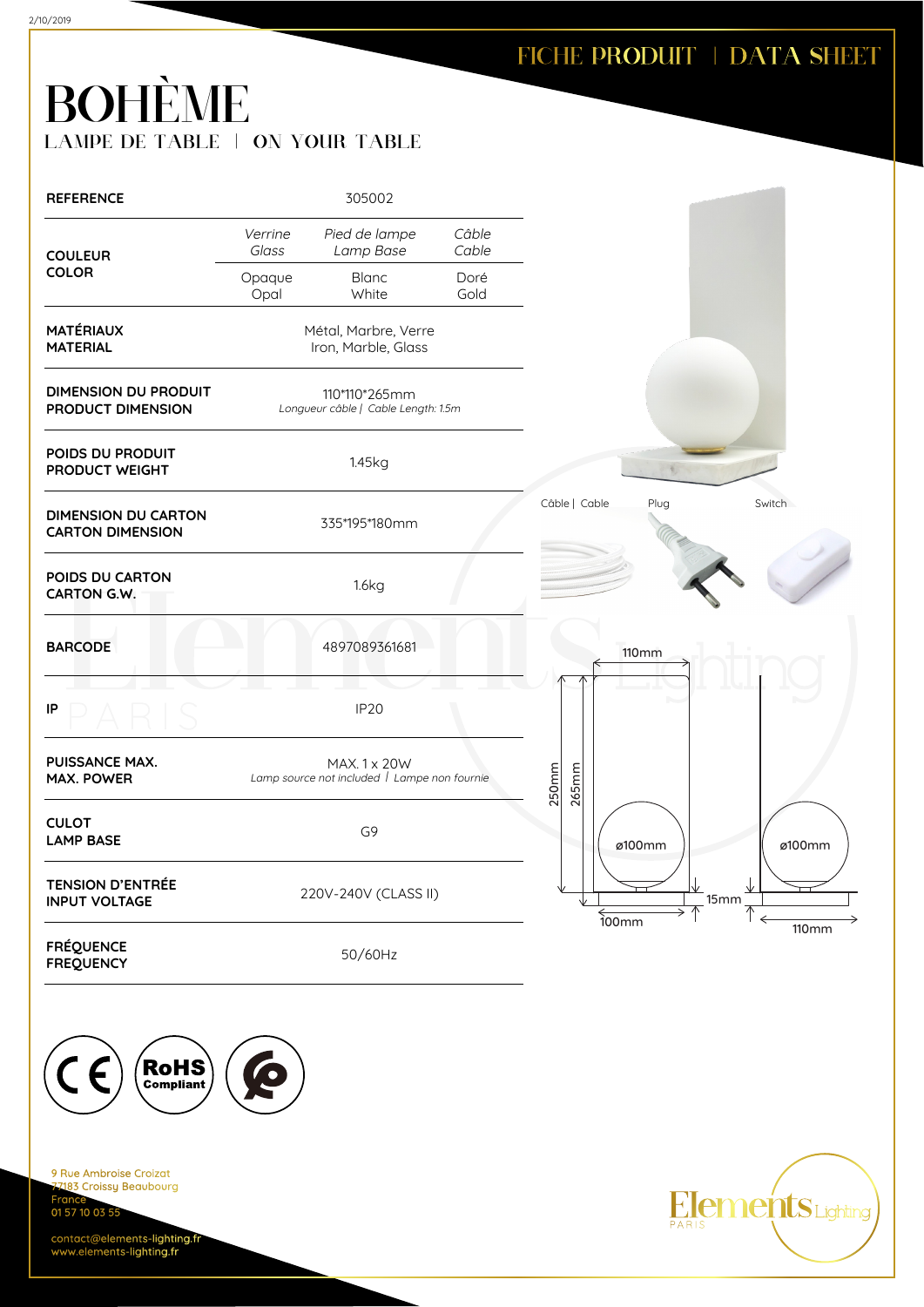#### FICHE PRODUIT | DATA SHEET

# BOHÈME LAMPE DE TABLE | ON YOUR TABLE

| <b>REFERENCE</b>                                      |                  | 305003                                                       |                      |                |                     |                    |
|-------------------------------------------------------|------------------|--------------------------------------------------------------|----------------------|----------------|---------------------|--------------------|
| <b>COULEUR</b>                                        | Verrine<br>Glass | Pied de lampe<br>Lamp Base                                   | Câble<br>Cable       |                |                     |                    |
| <b>COLOR</b>                                          | Opaque<br>Opal   | <b>Noir</b><br><b>Black</b>                                  | Noir<br><b>Black</b> |                |                     |                    |
| <b>MATÉRIAUX</b><br><b>MATERIAL</b>                   |                  | Métal, Marbre, Verre<br>Iron, Marble, Glass                  |                      |                |                     |                    |
| <b>DIMENSION DU PRODUIT</b><br>PRODUCT DIMENSION      |                  | 110*110*265mm<br>Longueur câble   Cable Length: 1.5m         |                      |                |                     |                    |
| POIDS DU PRODUIT<br>PRODUCT WEIGHT                    |                  | 1.45kg                                                       |                      |                |                     |                    |
| <b>DIMENSION DU CARTON</b><br><b>CARTON DIMENSION</b> |                  | 335*195*180mm                                                |                      | Câble   Cable  | Plug                | Switch             |
| POIDS DU CARTON<br>CARTON G.W.                        |                  | 1.6kg                                                        |                      |                |                     |                    |
| <b>BARCODE</b>                                        |                  | 4897089361841                                                |                      |                | <b>110mm</b>        |                    |
| IP                                                    |                  | <b>IP20</b>                                                  |                      |                |                     |                    |
| PUISSANCE MAX.<br><b>MAX. POWER</b>                   |                  | MAX. 1 x 20W<br>Lamp source not included   Lampe non fournie |                      | 250mm<br>265mm |                     |                    |
| <b>CULOT</b><br><b>LAMP BASE</b>                      |                  | G9                                                           |                      |                | ø100mm              | ø100mm             |
| <b>TENSION D'ENTRÉE</b><br><b>INPUT VOLTAGE</b>       |                  | 220V-240V (CLASS II)                                         |                      |                | $\overline{100}$ mm | $\frac{1}{2}$ 15mm |
| <b>FRÉQUENCE</b><br><b>FREQUENCY</b>                  |                  | 50/60Hz                                                      |                      |                |                     | <b>110mm</b>       |



9 Rue Ambroise Croizat nes Almerence<br><mark>183 Croissy Beaubourg</mark> **France** 01 57 10 03 55